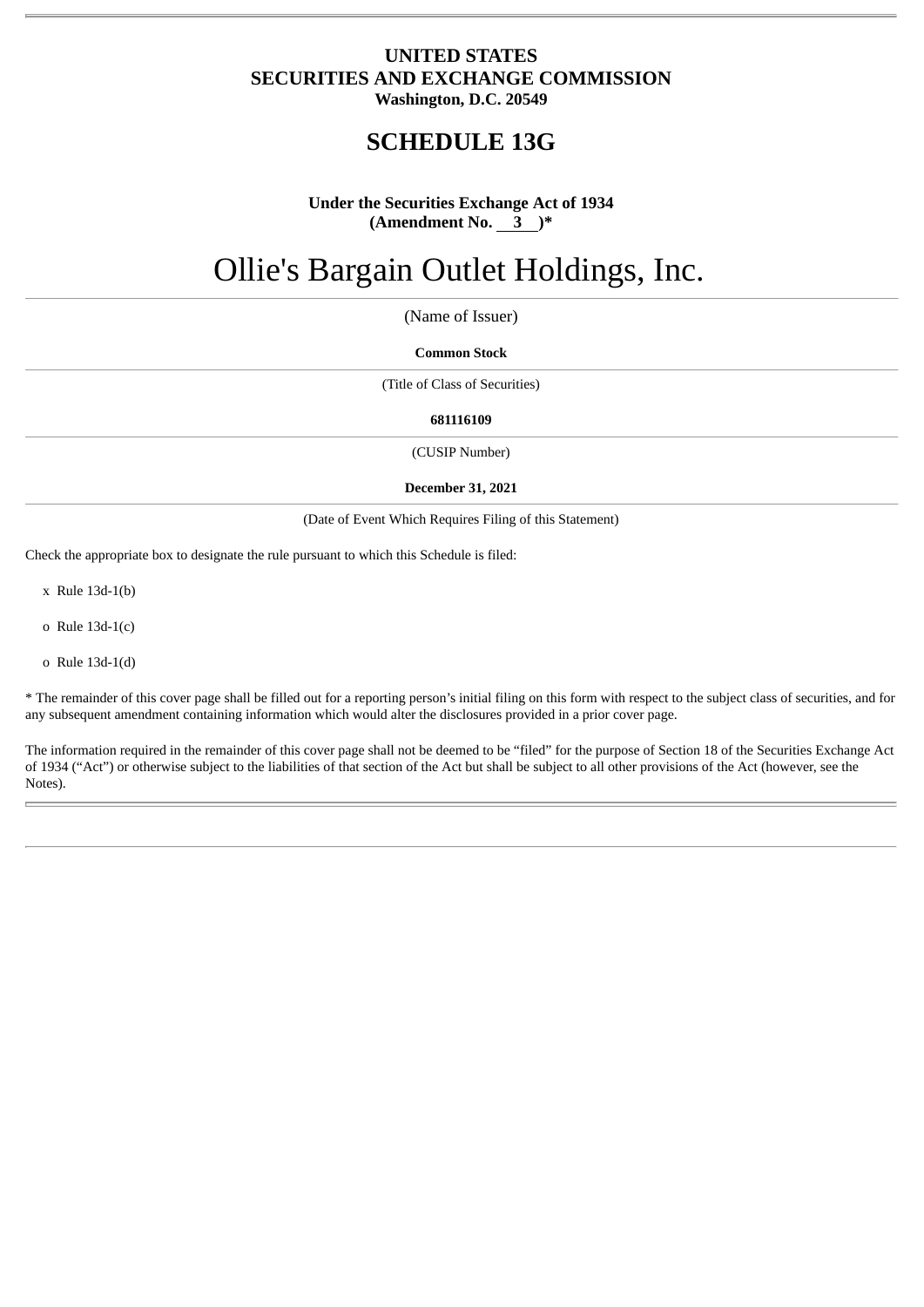| <b>CUSIP</b><br>No.     |                                                                                                                                                             | 681116109 |                                                                    |  |  |  |  |
|-------------------------|-------------------------------------------------------------------------------------------------------------------------------------------------------------|-----------|--------------------------------------------------------------------|--|--|--|--|
| 1                       | NAMES OF REPORTING PERSONS<br>I.R.S. IDENTIFICATION NOS. OF ABOVE PERSONS (ENTITIES ONLY)<br>KAYNE ANDERSON RUDNICK INVESTMENT MANAGEMENT LLC<br>95-4575414 |           |                                                                    |  |  |  |  |
|                         | CHECK THE APPROPRIATE BOX IF A MEMBER OF A GROUP (SEE INSTRUCTIONS)                                                                                         |           |                                                                    |  |  |  |  |
| $\overline{2}$          | $(a)$ o<br>$(b)$ o                                                                                                                                          |           |                                                                    |  |  |  |  |
|                         | <b>SEC USE ONLY</b>                                                                                                                                         |           |                                                                    |  |  |  |  |
| 3                       |                                                                                                                                                             |           |                                                                    |  |  |  |  |
|                         |                                                                                                                                                             |           | CITIZENSHIP OR PLACE OF ORGANIZATION                               |  |  |  |  |
| $\overline{\mathbf{4}}$ |                                                                                                                                                             |           |                                                                    |  |  |  |  |
|                         |                                                                                                                                                             |           | A California Limited Liability Company<br><b>SOLE VOTING POWER</b> |  |  |  |  |
|                         |                                                                                                                                                             |           |                                                                    |  |  |  |  |
|                         |                                                                                                                                                             | 5         | 1,227,525                                                          |  |  |  |  |
|                         |                                                                                                                                                             |           | <b>SHARED VOTING POWER</b>                                         |  |  |  |  |
|                         |                                                                                                                                                             | 6         | 5,052,050                                                          |  |  |  |  |
|                         | <b>NUMBER OF</b>                                                                                                                                            |           | SOLE DISPOSITIVE POWER                                             |  |  |  |  |
|                         | <b>SHARES</b><br><b>BENEFICIALLY</b>                                                                                                                        | 7         |                                                                    |  |  |  |  |
|                         | <b>OWNED BY</b>                                                                                                                                             |           | 1,401,586<br>SHARED DISPOSITIVE POWER                              |  |  |  |  |
|                         | <b>EACH</b><br><b>REPORTING</b>                                                                                                                             |           |                                                                    |  |  |  |  |
|                         | PERSON WITH:                                                                                                                                                | 8         | 5,052,050                                                          |  |  |  |  |
|                         | AGGREGATE AMOUNT BENEFICIALLY OWNED BY EACH REPORTING PERSON                                                                                                |           |                                                                    |  |  |  |  |
| 9                       | 6,453,636                                                                                                                                                   |           |                                                                    |  |  |  |  |
|                         | CHECK IF THE AGGREGATE AMOUNT IN ROW (9) EXCLUDES CERTAIN SHARES (SEE INSTRUCTIONS)                                                                         |           |                                                                    |  |  |  |  |
| <b>10</b>               | 0                                                                                                                                                           |           |                                                                    |  |  |  |  |
|                         | PERCENT OF CLASS REPRESENTED BY AMOUNT IN ROW (9)                                                                                                           |           |                                                                    |  |  |  |  |
| 11                      | 10.22%                                                                                                                                                      |           |                                                                    |  |  |  |  |
|                         |                                                                                                                                                             |           | TYPE OF REPORTING PERSON (SEE INSTRUCTIONS)                        |  |  |  |  |
| 12                      | $\rm IA$                                                                                                                                                    |           |                                                                    |  |  |  |  |

FOOTNOTES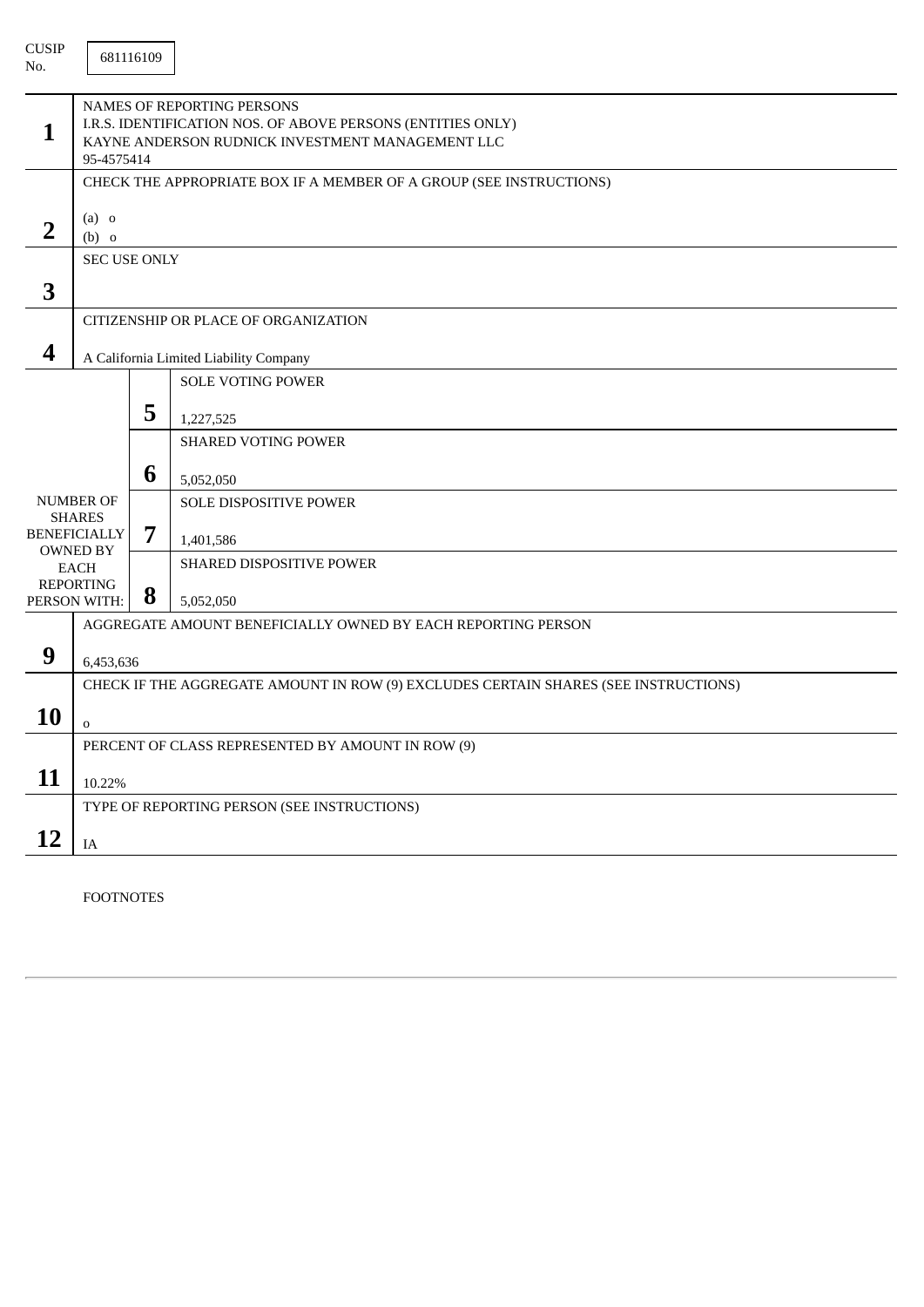| <b>CUSIP</b><br>No. |                                                                                                                                                   | 681116109 |                                                                           |  |  |  |  |  |
|---------------------|---------------------------------------------------------------------------------------------------------------------------------------------------|-----------|---------------------------------------------------------------------------|--|--|--|--|--|
| 1                   | <b>NAMES OF REPORTING PERSONS</b><br>I.R.S. IDENTIFICATION NOS. OF ABOVE PERSONS (ENTITIES ONLY)<br>Virtus Investment Advisers, Inc<br>04-2453743 |           |                                                                           |  |  |  |  |  |
|                     | CHECK THE APPROPRIATE BOX IF A MEMBER OF A GROUP (SEE INSTRUCTIONS)                                                                               |           |                                                                           |  |  |  |  |  |
| $\overline{2}$      | $(a)$ o<br>$(b)$ o                                                                                                                                |           |                                                                           |  |  |  |  |  |
|                     | <b>SEC USE ONLY</b>                                                                                                                               |           |                                                                           |  |  |  |  |  |
| 3                   |                                                                                                                                                   |           |                                                                           |  |  |  |  |  |
|                     |                                                                                                                                                   |           | CITIZENSHIP OR PLACE OF ORGANIZATION                                      |  |  |  |  |  |
| 4                   | Massachusetts                                                                                                                                     |           |                                                                           |  |  |  |  |  |
|                     |                                                                                                                                                   |           | <b>SOLE VOTING POWER</b>                                                  |  |  |  |  |  |
|                     |                                                                                                                                                   | 5         |                                                                           |  |  |  |  |  |
|                     |                                                                                                                                                   |           | $\overline{0}$<br><b>SHARED VOTING POWER</b>                              |  |  |  |  |  |
|                     |                                                                                                                                                   |           |                                                                           |  |  |  |  |  |
|                     |                                                                                                                                                   | 6         | 5,052,050                                                                 |  |  |  |  |  |
|                     | <b>NUMBER OF</b><br><b>SHARES</b>                                                                                                                 |           | SOLE DISPOSITIVE POWER                                                    |  |  |  |  |  |
|                     | <b>BENEFICIALLY</b>                                                                                                                               | 7         | $\overline{0}$                                                            |  |  |  |  |  |
|                     | <b>OWNED BY</b><br><b>EACH</b>                                                                                                                    |           | SHARED DISPOSITIVE POWER                                                  |  |  |  |  |  |
|                     | <b>REPORTING</b>                                                                                                                                  | 8         |                                                                           |  |  |  |  |  |
|                     | PERSON WITH:                                                                                                                                      |           | 5,052,050<br>AGGREGATE AMOUNT BENEFICIALLY OWNED BY EACH REPORTING PERSON |  |  |  |  |  |
|                     |                                                                                                                                                   |           |                                                                           |  |  |  |  |  |
| 9                   | 5,052,050                                                                                                                                         |           |                                                                           |  |  |  |  |  |
|                     | CHECK IF THE AGGREGATE AMOUNT IN ROW (9) EXCLUDES CERTAIN SHARES (SEE INSTRUCTIONS)                                                               |           |                                                                           |  |  |  |  |  |
| 10                  | $\mathbf 0$                                                                                                                                       |           |                                                                           |  |  |  |  |  |
|                     | PERCENT OF CLASS REPRESENTED BY AMOUNT IN ROW (9)                                                                                                 |           |                                                                           |  |  |  |  |  |
| 11                  | 8.00%                                                                                                                                             |           |                                                                           |  |  |  |  |  |
|                     |                                                                                                                                                   |           | TYPE OF REPORTING PERSON (SEE INSTRUCTIONS)                               |  |  |  |  |  |
| 12                  | IA                                                                                                                                                |           |                                                                           |  |  |  |  |  |

### FOOTNOTES

The amounts reported on this page are also included in the amounts reported by Kayne Anderson Rudnick Investment Management, LLC on this Schedule 13G.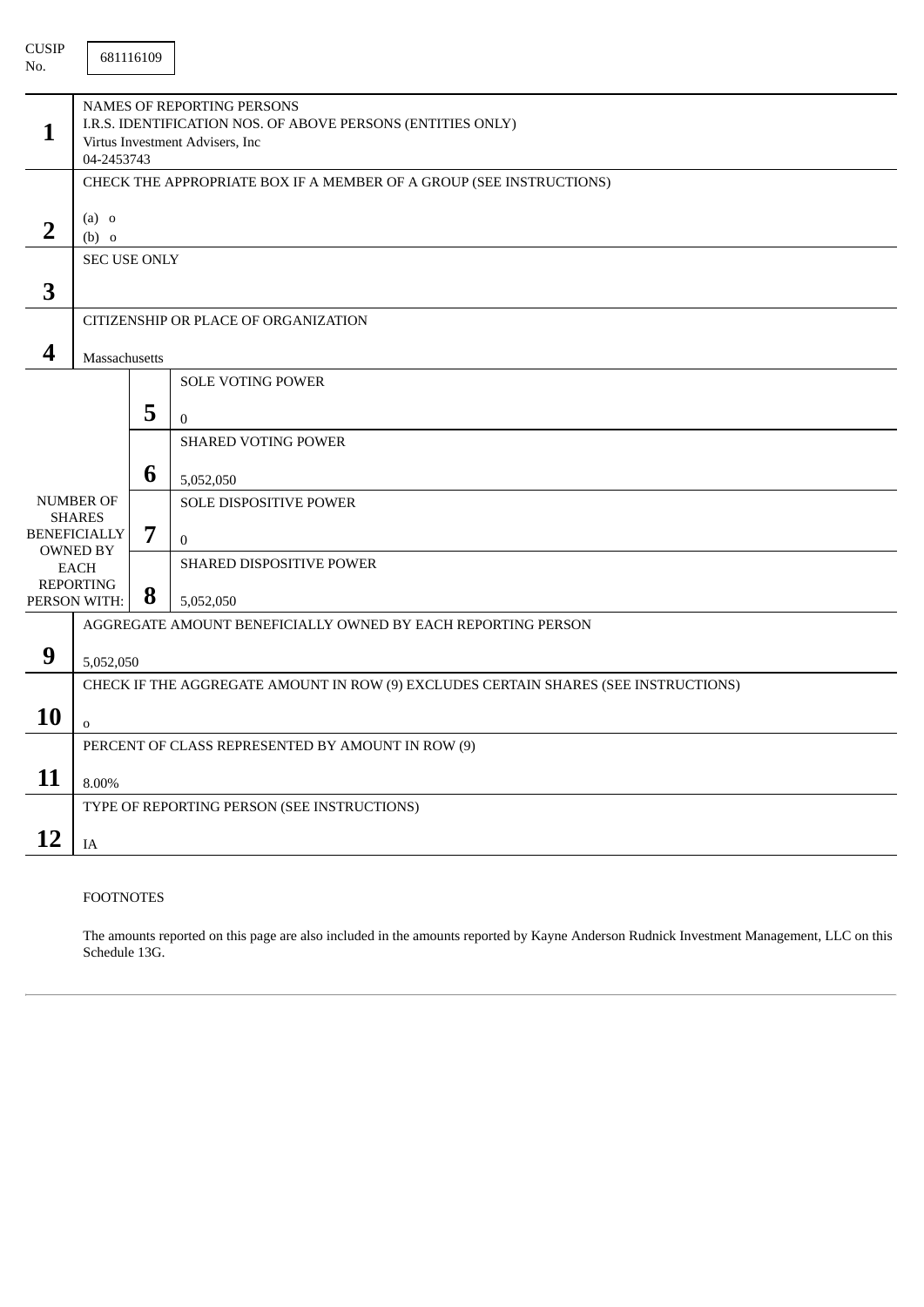| <b>CUSIP</b><br>No.              |                                                                                                                                                                | 681116109 |                                                              |  |  |  |  |
|----------------------------------|----------------------------------------------------------------------------------------------------------------------------------------------------------------|-----------|--------------------------------------------------------------|--|--|--|--|
| 1                                | NAMES OF REPORTING PERSONS<br>I.R.S. IDENTIFICATION NOS. OF ABOVE PERSONS (ENTITIES ONLY)<br>Virtus Equity Trust on behalf of Virtus KAR Small Cap Growth Fund |           |                                                              |  |  |  |  |
|                                  | CHECK THE APPROPRIATE BOX IF A MEMBER OF A GROUP (SEE INSTRUCTIONS)                                                                                            |           |                                                              |  |  |  |  |
| $\overline{2}$                   | $(a)$ o<br>$(b)$ o                                                                                                                                             |           |                                                              |  |  |  |  |
|                                  | <b>SEC USE ONLY</b>                                                                                                                                            |           |                                                              |  |  |  |  |
| 3                                |                                                                                                                                                                |           |                                                              |  |  |  |  |
|                                  |                                                                                                                                                                |           | CITIZENSHIP OR PLACE OF ORGANIZATION                         |  |  |  |  |
| $\boldsymbol{4}$                 | Delaware                                                                                                                                                       |           |                                                              |  |  |  |  |
|                                  |                                                                                                                                                                |           | <b>SOLE VOTING POWER</b>                                     |  |  |  |  |
|                                  |                                                                                                                                                                | 5         | $\Omega$                                                     |  |  |  |  |
|                                  |                                                                                                                                                                |           | <b>SHARED VOTING POWER</b>                                   |  |  |  |  |
|                                  |                                                                                                                                                                | 6         | 4,713,672                                                    |  |  |  |  |
|                                  | <b>NUMBER OF</b>                                                                                                                                               |           | <b>SOLE DISPOSITIVE POWER</b>                                |  |  |  |  |
|                                  | <b>SHARES</b><br><b>BENEFICIALLY</b>                                                                                                                           | 7         | $\mathbf{0}$                                                 |  |  |  |  |
|                                  | <b>OWNED BY</b><br><b>EACH</b>                                                                                                                                 |           | SHARED DISPOSITIVE POWER                                     |  |  |  |  |
| <b>REPORTING</b><br>PERSON WITH: |                                                                                                                                                                | 8         | 4,713,672                                                    |  |  |  |  |
|                                  |                                                                                                                                                                |           | AGGREGATE AMOUNT BENEFICIALLY OWNED BY EACH REPORTING PERSON |  |  |  |  |
| 9                                |                                                                                                                                                                |           |                                                              |  |  |  |  |
|                                  | 4,713,672<br>CHECK IF THE AGGREGATE AMOUNT IN ROW (9) EXCLUDES CERTAIN SHARES (SEE INSTRUCTIONS)                                                               |           |                                                              |  |  |  |  |
| 10                               |                                                                                                                                                                |           |                                                              |  |  |  |  |
|                                  | $\mathbf 0$                                                                                                                                                    |           | PERCENT OF CLASS REPRESENTED BY AMOUNT IN ROW (9)            |  |  |  |  |
| 11                               | 7.47%                                                                                                                                                          |           |                                                              |  |  |  |  |
|                                  |                                                                                                                                                                |           |                                                              |  |  |  |  |
|                                  | TYPE OF REPORTING PERSON (SEE INSTRUCTIONS)                                                                                                                    |           |                                                              |  |  |  |  |
| 12                               | IV                                                                                                                                                             |           |                                                              |  |  |  |  |

## FOOTNOTES

The amounts reported on this page are also included in the amounts reported by Virtus Investment Advisers, Inc. on this Schedule 13G.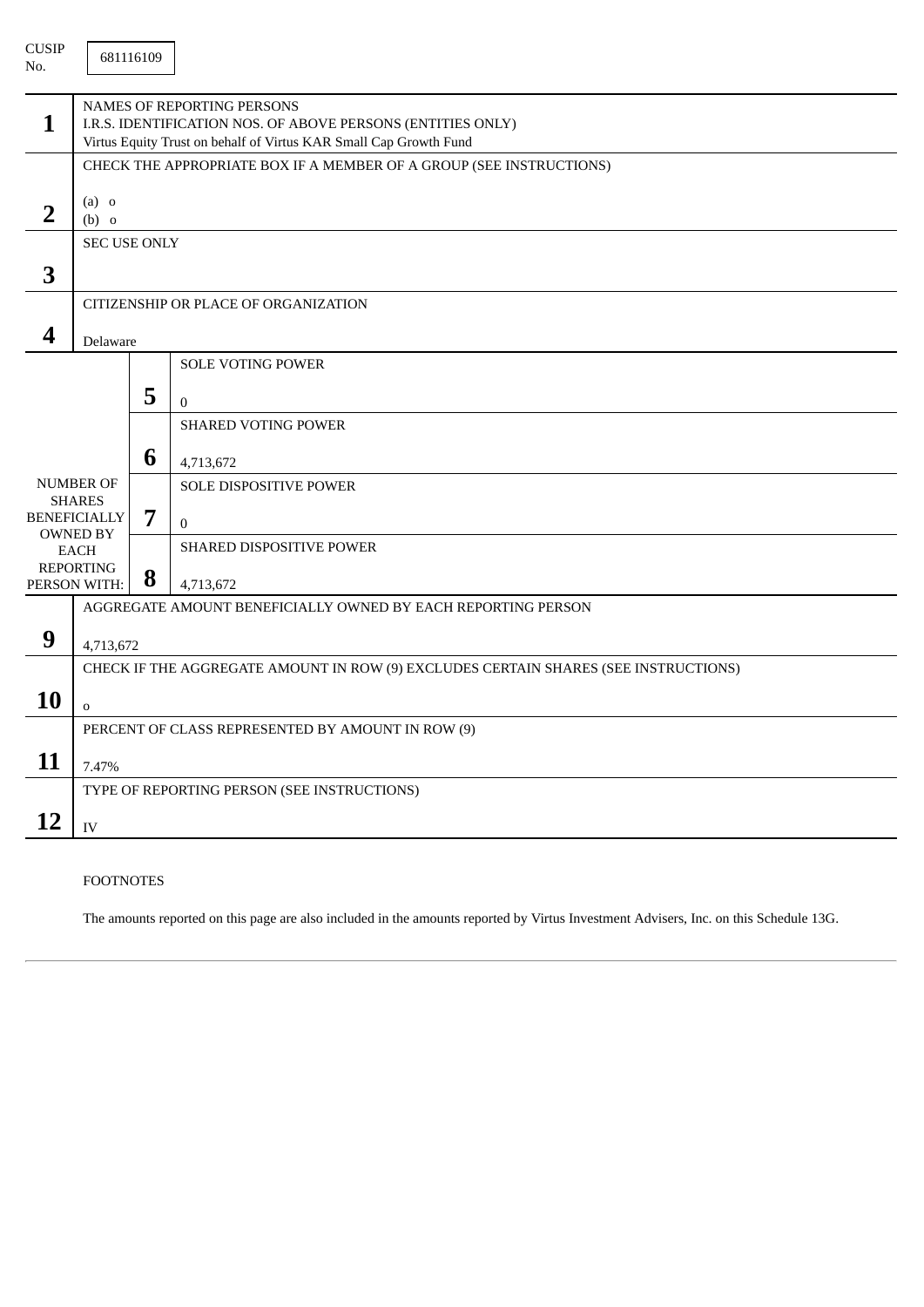#### **Item 1.**

- (a) Name of Issuer Ollie's Bargain Outlet Holdings, Inc.
- (b) Address of Issuer's Principal Executive Offices 6295 Allentown Boulevard Suite 1 Harrisburg, PA 17112

#### **Item 2.**

- (a) Name of Person Filing
	- (1) KAYNE ANDERSON RUDNICK INVESTMENT MANAGEMENT LLC
	- (2) Virtus Investment Advisers, Inc
	- (3) Virtus Equity Trust on behalf of Virtus KAR Small Cap Growth Fund
- (b) Address of Principal Business Office or, if none, Residence
	- (1) KAYNE ANDERSON RUDNICK INVESTMENT MANAGEMENT LLC
	- 1800 Avenue of the Stars, 2nd Floor, Los Angeles, CA 90067 (2) Virtus Investment Advisers, Inc
	- One Financial Plaza, Hartford, CT 06103
	- (3) Virtus Equity Trust on behalf of Virtus KAR Small Cap Growth Fund 101 Munson Street, Greenfield, MA 01301

#### (c) Citizenship

- (1) KAYNE ANDERSON RUDNICK INVESTMENT MANAGEMENT LLC: A California Limited Liability Company
- (2) Virtus Investment Advisers, Inc: Massachusetts
- (3) Virtus Equity Trust on behalf of Virtus KAR Small Cap Growth Fund: Delaware
- (d) Title of Class of Securities Common Stock
- (e) CUSIP Number 681116109

#### Item 3. If this statement is filed pursuant to §§240.13d-1(b) or 240.13d-2(b) or (c), check whether the person filing is a:

| (a) | $\mathbf{O}$ | Broker or dealer registered under section 15 of the Act (15 U.S.C. 780).                                                                                                           |
|-----|--------------|------------------------------------------------------------------------------------------------------------------------------------------------------------------------------------|
| (b) | $\mathbf 0$  | Bank as defined in section 3(a)(6) of the Act (15 U.S.C. 78c).                                                                                                                     |
| (c) | $\mathbf{o}$ | Insurance company as defined in section 3(a)(19) of the Act (15 U.S.C. 78c).                                                                                                       |
| (d) | $\mathbf X$  | Investment company registered under section 8 of the Investment Company Act of 1940 (15 U.S.C 80a-8).                                                                              |
| (e) | $\mathbf X$  | An investment adviser in accordance with $\S240.13d-1(b)(1)(ii)(E)$ ;                                                                                                              |
| (f) | $\mathbf 0$  | An employee benefit plan or endowment fund in accordance with $\S 240.13d-1(b)(1)(ii)(F)$ ;                                                                                        |
| (g) | $\mathbf 0$  | A parent holding company or control person in accordance with § 240.13d-1(b)(1)(ii)(G);                                                                                            |
| (h) | $\mathbf 0$  | A savings associations as defined in Section 3(b) of the Federal Deposit Insurance Act (12 U.S.C. 1813);                                                                           |
| (i) | $\mathbf 0$  | A church plan that is excluded from the definition of an investment company under section $3(c)(14)$ of the Investment Company<br>Act of 1940 (15 U.S.C. 80a-3);                   |
| (j) | $\mathbf 0$  | A non-U.S. institution in accordance with $\S$ 240.13d-1(b)(1)(ii)(J).                                                                                                             |
| (k) | $\mathbf{o}$ | A group, in accordance with § 240.13d-1(b)(1)(ii)(K). If filing as a non-U.S. institution in accordance with § 240.13d-1(b)(1)(ii)<br>(J), please specify the type of institution: |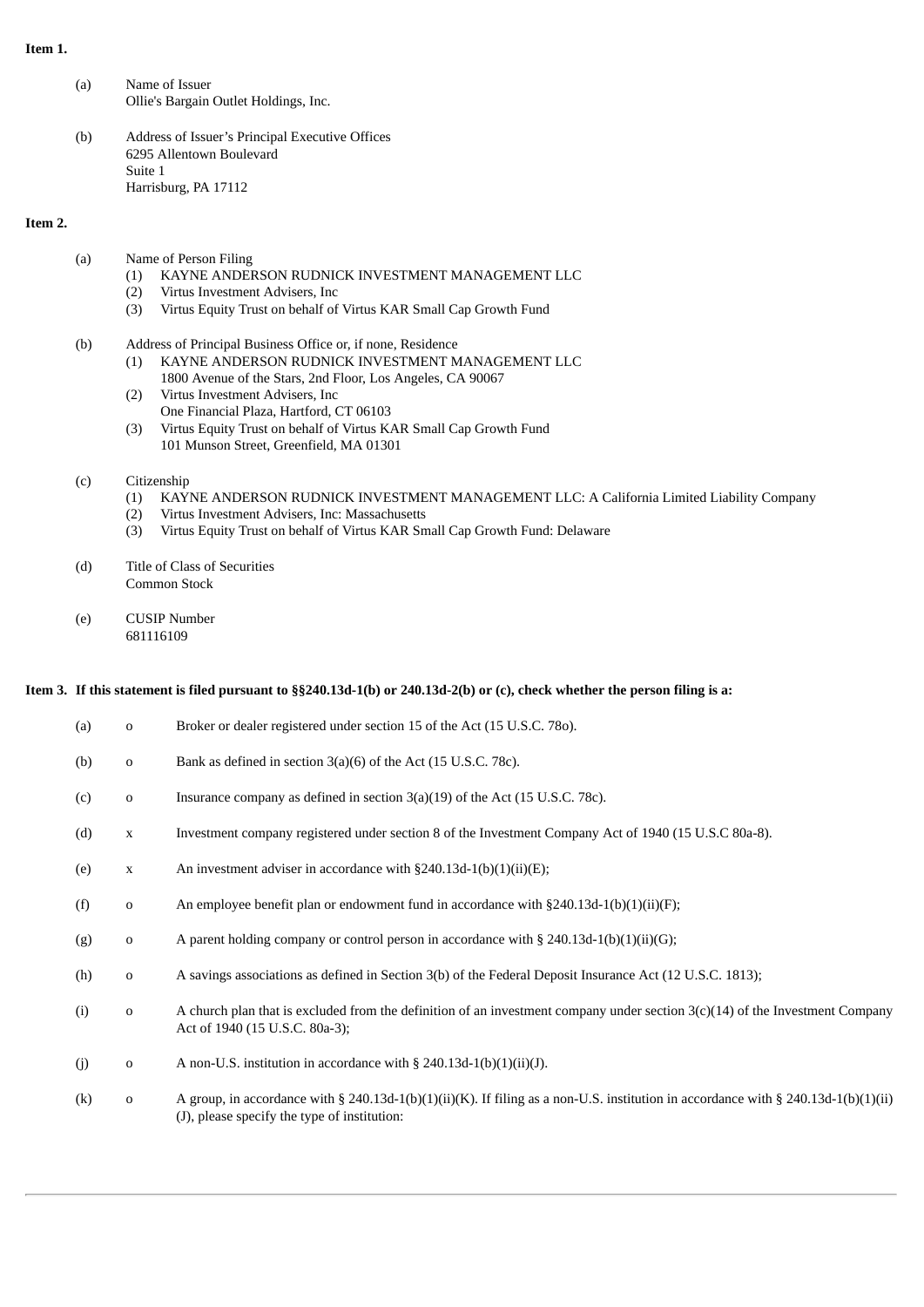#### **Item 4. Ownership.**

Provide the following information regarding the aggregate number and percentage of the class of securities of the issuer identified in Item 1.

- (a) Amount beneficially owned:
	- (1) KAYNE ANDERSON RUDNICK INVESTMENT MANAGEMENT LLC: 6,453,636
	- (2) Virtus Investment Advisers, Inc: 5,052,050
	- (3) Virtus Equity Trust on behalf of Virtus KAR Small Cap Growth Fund: 4,713,672

#### (b) Percent of class:

- (1) KAYNE ANDERSON RUDNICK INVESTMENT MANAGEMENT LLC: 10.22%
- (2) Virtus Investment Advisers, Inc: 8%
- (3) Virtus Equity Trust on behalf of Virtus KAR Small Cap Growth Fund: 7.47%
- (c) Number of shares as to which the person has:
	- (i) Sole power to vote or to direct the vote:
		- (1) KAYNE ANDERSON RUDNICK INVESTMENT MANAGEMENT LLC: 1,227,525
		- (2) Virtus Investment Advisers, Inc: 0
		- (3) Virtus Equity Trust on behalf of Virtus KAR Small Cap Growth Fund: 0
	- (ii) Shared power to vote or to direct the vote:
		- (1) KAYNE ANDERSON RUDNICK INVESTMENT MANAGEMENT LLC: 5,052,050
		- (2) Virtus Investment Advisers, Inc: 5,052,050
		- (3) Virtus Equity Trust on behalf of Virtus KAR Small Cap Growth Fund: 4,713,672
	- (iii) Sole power to dispose or to direct the disposition of:
		- (1) KAYNE ANDERSON RUDNICK INVESTMENT MANAGEMENT LLC: 1,401,586
		- (2) Virtus Investment Advisers, Inc: 0
		- (3) Virtus Equity Trust on behalf of Virtus KAR Small Cap Growth Fund: 0
	- (iv) Shared power to dispose or to direct the disposition of:
		- (1) KAYNE ANDERSON RUDNICK INVESTMENT MANAGEMENT LLC: 5,052,050
		- (2) Virtus Investment Advisers, Inc: 5,052,050
		- (3) Virtus Equity Trust on behalf of Virtus KAR Small Cap Growth Fund: 4,713,672

#### **Item 5. Ownership of Five Percent or Less of a Class**

If this statement is being filed to report the fact that as of the date hereof the reporting person has ceased to be the beneficial owner of more than five percent of the class of securities, check the following o .

N/A

#### **Item 6. Ownership of More than Five Percent on Behalf of Another Person.**

With respect to securities owned by a registered investment company included in this filing, only the custodian for such investment company, has the right to receive dividends paid with respect to, and proceeds from the sale of, such securities. No other person is known to have such right, except that the shareholders of such investment company participate proportionately in any dividends and distributions so paid.

#### Item 7. Identification and Classification of the Subsidiary Which Acquired the Security Being Reported on By the Parent Holding Company

N/A

# **Item 8. Identification and Classification of Members of the Group**

N/A

**Item 9. Notice of Dissolution of Group**

N/A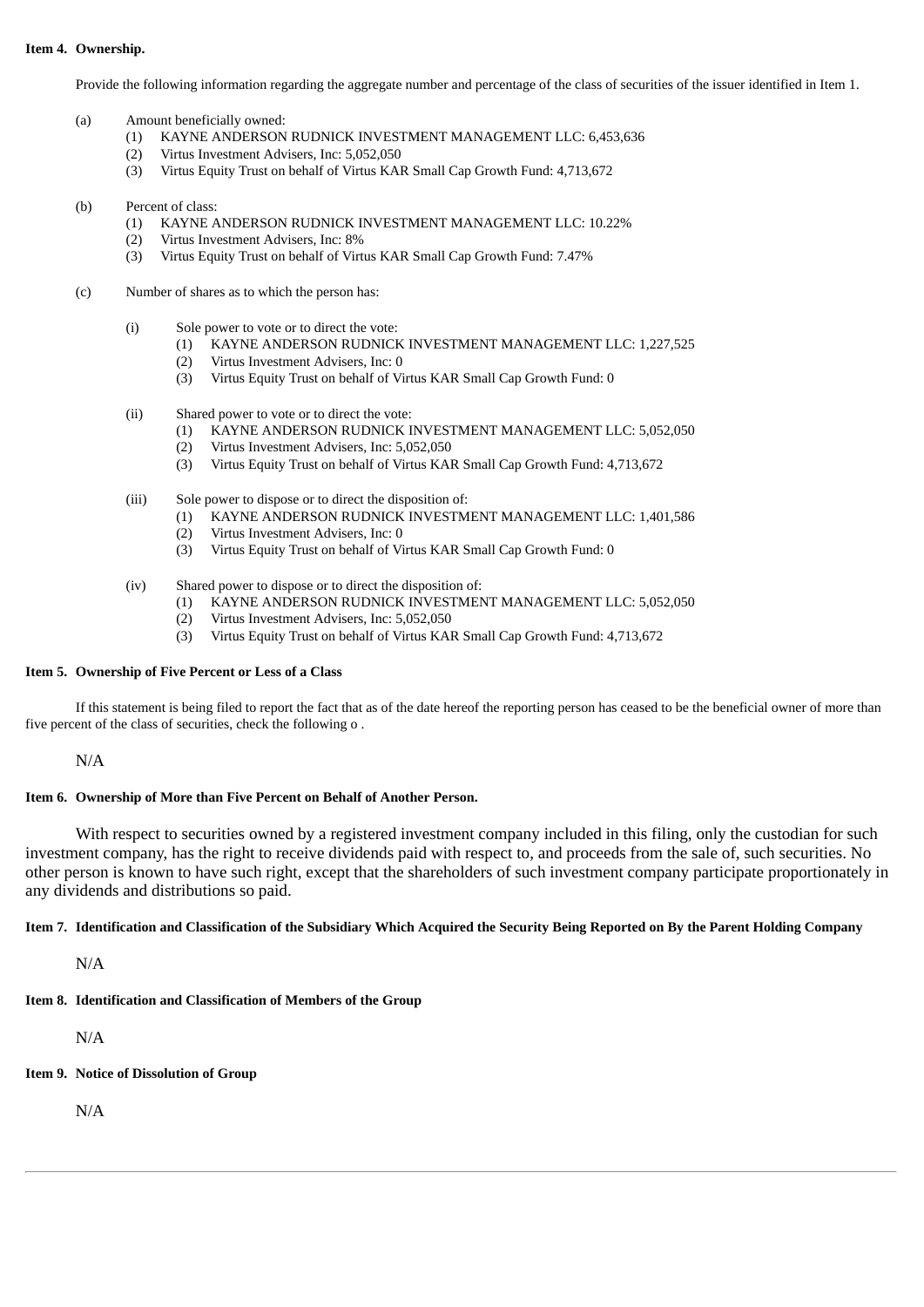**Item 10. Certification**

> By signing below I certify that, to the best of my knowledge and belief, the securities referred to above were acquired and are held in the ordinary course of business and were not acquired and are not held for the purpose of or with the effect of changing or influencing the control of the issuer of the securities and were not acquired and are not held in connection with or as a participant in any transaction having that purpose or effect, other than activities solely in connection with a nomination under §240.14a-11.

#### **SIGNATURE**

After reasonable inquiry and to the best of my knowledge and belief, I certify that the information set forth in this statement is true, complete and correct.

|                         | Kayne Anderson Rudnick Investment Management,<br><b>LLC</b>                                                                  |
|-------------------------|------------------------------------------------------------------------------------------------------------------------------|
| Date: February 11, 2022 | By: /s/ Michael Shoemaker<br>Name: Michael Shoemaker<br>Title: Chief Compliance Officer                                      |
|                         | <b>Virtus Investment Advisers, Inc</b>                                                                                       |
| Date: February 11, 2022 | By: /s/ Kevin Carr<br>Name: Kevin Carr<br>Title: Vice President and Clerk                                                    |
|                         | Virtus Equity Trust on behalf of Virtus KAR Small<br><b>Cap Growth Fund</b>                                                  |
| Date: February 11, 2022 | By: /s/ Kevin Carr<br>Name: Kevin Carr<br>Title: Senior Vice President, Chief Legal Officer,<br><b>Counsel and Secretary</b> |
| <b>Footnotes:</b>       |                                                                                                                              |

# **Attention: Intentional misstatements or omissions of fact constitute Federal criminal violations (See 18 U.S.C. 1001)**